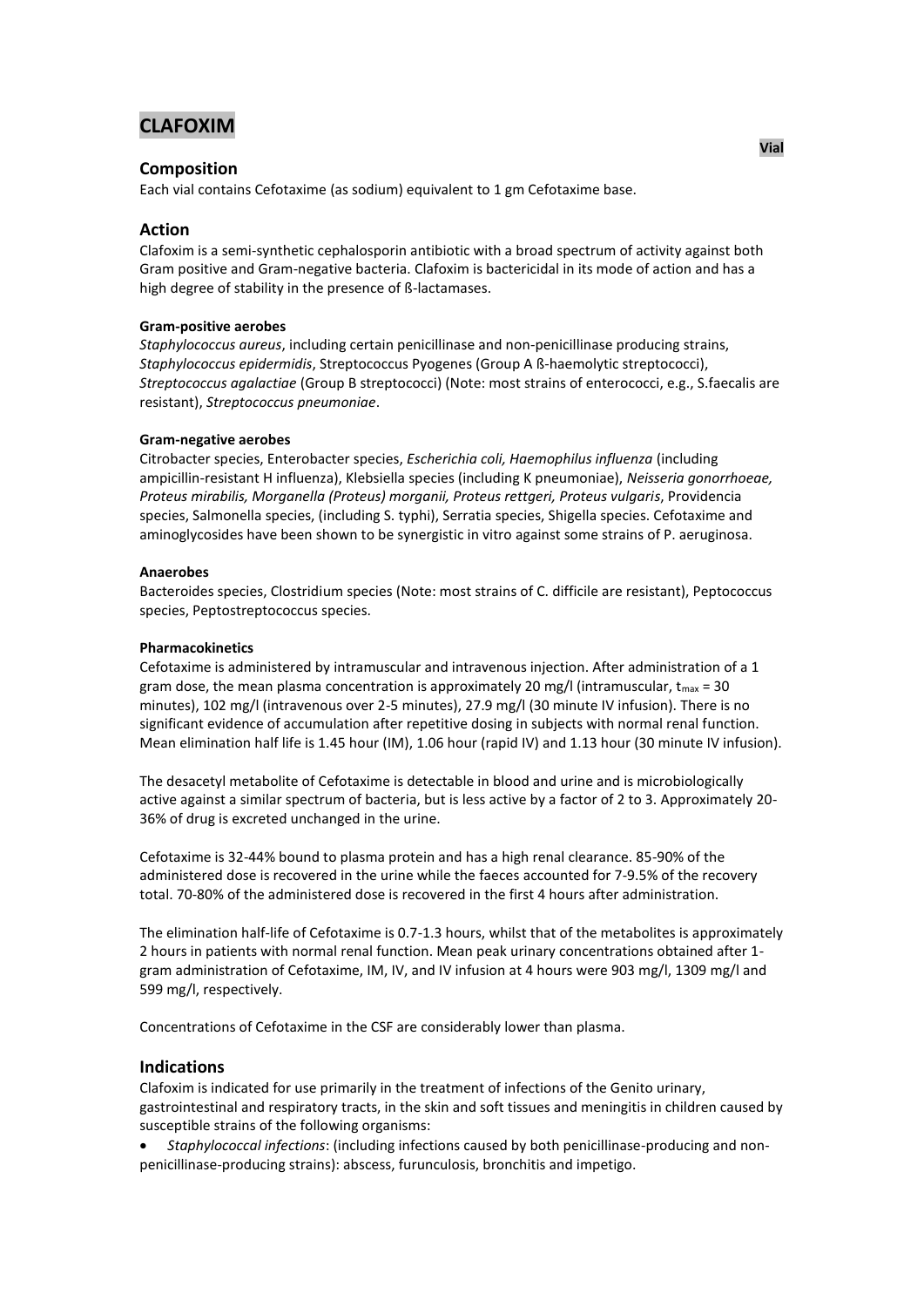*Streptococcal infections:* (both ß-haemolytic and group D streptococci), cellulitis, pneumonia, follicular tonsillitis, otitis media, pharyngitis, sinusitis, scarlet fever, septic sore throat, urinary tract infections (Enterococci) and meningitis in children.

*Pneumococcal infections:* Lobar pneumonia, bronchitis, cellulitis and otitis media.

 *Haemophilus influenzae infections:* Otitis media, laryngotracheobronchitis and meningitis in children.

- *E coli infections*: Lobar pneumonia, urinary tract infections and meningitis in children.
- *Shigella infections:* Bacillary dysentery
- *Salmonella infections:* Enteritis
- *Sensitive strains of Pseudomonas aeruginosa:* Sepsis
- *Gonococcus:* Gonorrhoea
- *Neisseria Meningitidis:* Meningitis in children.

Bacteriological studies to determine the causative organisms and their sensitivity to Clafoxim should be performed.

# **Prophylactic uses**

the administration of Clafoxim preoperatively may reduce the incidence of certain post-operative infections in patients undergoing surgical procedures that are classified as potentially contaminated. The minimum effective dose has been found to be 1 g Clafoxim 30-90 minutes prior to surgery.

### **Contraindications**

Cefotaxime is contra-indicated in subjects allergic to cephalosporins.

### **Warnings**

Cefotaxime must be used with caution in penicillin-sensitive subjects. Strict medical supervision is required throughout the treatment.

# **Adverse Reactions**

# **Local Reactions**

Deep phlebitis after IV injection has been reported.

# **General Reaction**

Skin eruptions, fever, eosinophilia, neutropenia, transient leucopenia, and haemolytic anaemia. Granulocytopenia and agranulocytosis may develop during treatment with cefotaxime, particularly if given over long periods. For cases of treatment lasting longer than ten days, blood counts should therefore be monitored. Cases of diarrhoea have been recorded. The onset of diarrhoea may indicate the appearance of pseudomembranous colitis, the diagnosis of which should be confirmed by colonoscopy. This occurrence requires immediate cessation of administration and treatment with appropriate specific antibiotic therapy. Temporary elevation of transaminases and alkaline phosphatase has been recorded.

#### **Interaction with Laboratory Tests**

a false positive reaction can occur on testing for glucose in the urine with reducing substances, but this can be avoided with use of methods that are specific to gluco-oxidase.

Development of a positive Coombs'test may occur during treatment with cefotaxime.

# **Precautions**

Stop the treatment should any allergic reaction appear.

Adapt the dosage in cases of organic or functional renal failure as mentioned under "Dosage and Administration".

Any combination with potentially nephrotoxic drugs and powerful diuretics should be taken into account in assessing the risks involved in such drug combinations